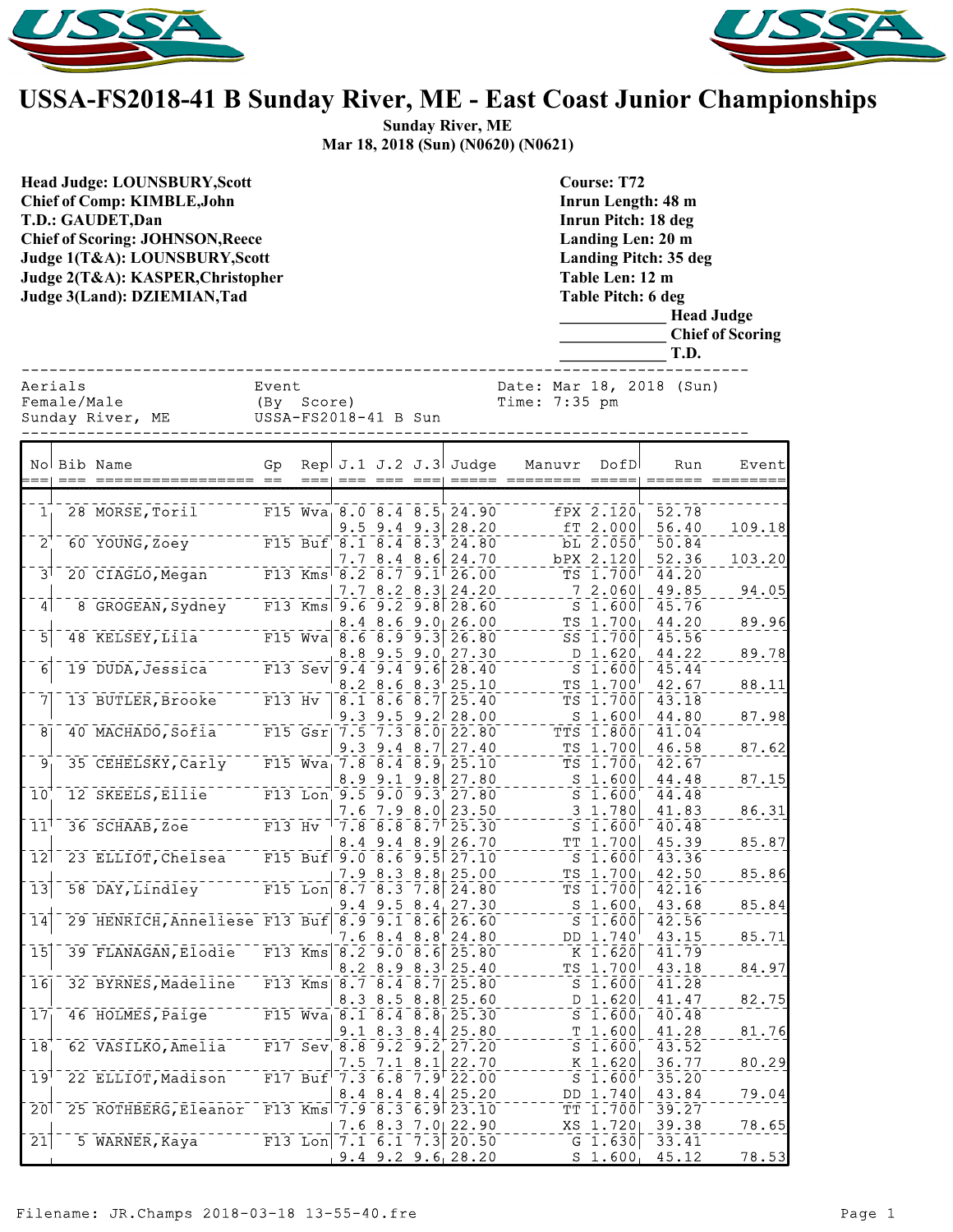Female/Male (By Score) Time: 7:35 pm Sunday River, ME USSA-FS2018-41 B Sun

Aerials Event Date: Mar 18, 2018 (Sun)

| Nol                        | Bib Name                                                                                                                                                                                                                                                                                                                                                                                                               | Gp       | Rep                               |            |                                                 |                  | $J.1 J.2 J.3$ Judge                                                                                                                                                                                                   | Manuvr | DofDl                             | Run<br>$== =$  | Event  |
|----------------------------|------------------------------------------------------------------------------------------------------------------------------------------------------------------------------------------------------------------------------------------------------------------------------------------------------------------------------------------------------------------------------------------------------------------------|----------|-----------------------------------|------------|-------------------------------------------------|------------------|-----------------------------------------------------------------------------------------------------------------------------------------------------------------------------------------------------------------------|--------|-----------------------------------|----------------|--------|
| 22                         | 43 MULCAHY, Gina                                                                                                                                                                                                                                                                                                                                                                                                       | F13      | Wva                               | 7.9        | 8.8                                             | 9.61             | 26.30                                                                                                                                                                                                                 |        | S <sub>1.600</sub>                | 42.08          |        |
| 23                         | 52 COLLINS, Bridget                                                                                                                                                                                                                                                                                                                                                                                                    |          | $F17$ Buf $8.8$ 9.5               |            |                                                 | 9.7 <sub>1</sub> | $7.4$ 7.5 7.0 21.90<br>28.00                                                                                                                                                                                          |        | X 1.620<br>S <sub>1.600</sub>     | 35.47<br>44.80 | 77.55  |
|                            |                                                                                                                                                                                                                                                                                                                                                                                                                        |          |                                   | 3.8        | 4.6                                             | 5.0              | 13.40                                                                                                                                                                                                                 |        | bT 2.000                          | 26.80          | 71.60  |
| $\overline{24}$            | 1 GLOGOWSKI, Amelia F13 Buf 6.6                                                                                                                                                                                                                                                                                                                                                                                        |          |                                   | 7.6        | $\overline{5.6}$                                | 6.2              | 18.40<br>23.10                                                                                                                                                                                                        |        | S <sub>1.600</sub><br>SS 1.700    | 29.44<br>39.27 | 68.71  |
| 25                         | 14 EICHEL, Jordana                                                                                                                                                                                                                                                                                                                                                                                                     |          | $F13$ Lon <sup>1</sup> 5.6 5.8    |            | 7.3 8.2                                         |                  | $6.3$ 17.70                                                                                                                                                                                                           |        | $TS$ 1.700                        | 30.09          |        |
|                            |                                                                                                                                                                                                                                                                                                                                                                                                                        |          |                                   |            | 7.4 6.6                                         | 6.3              | 20.30                                                                                                                                                                                                                 |        | DD 1.740                          | 35.32          | 65.41  |
| 26                         | 11 BARNUM, Sophie                                                                                                                                                                                                                                                                                                                                                                                                      | $F17$ Hv |                                   | 8.2<br>5.0 | 4.8                                             |                  | $7.77.2$ 23.10<br>$6.0$ 15.80                                                                                                                                                                                         |        | $S$ 1.600<br>$N_1.560$            | 36.96<br>24.64 | 61.60  |
| $\overline{27}$            | 7 MICHAUD, Dory                                                                                                                                                                                                                                                                                                                                                                                                        |          | $F13$ $Car$                       |            |                                                 |                  | $4.0$ 5.3 5.9 15.20                                                                                                                                                                                                   |        | $\bar{7}$ $\bar{2}$ , 060         | 31.31          |        |
|                            |                                                                                                                                                                                                                                                                                                                                                                                                                        |          |                                   |            | dns dns dns                                     |                  | dns                                                                                                                                                                                                                   |        |                                   | dns            | 31.31  |
| $\overline{28}$            | 9 BARNUM, Sarah                                                                                                                                                                                                                                                                                                                                                                                                        | F13 Hv   |                                   |            | dns dns dns<br>dns dns dns                      |                  | dns<br>dns                                                                                                                                                                                                            |        |                                   | dns<br>dns     | dns    |
|                            |                                                                                                                                                                                                                                                                                                                                                                                                                        |          |                                   |            |                                                 |                  |                                                                                                                                                                                                                       |        |                                   |                |        |
|                            | 1 103 MARAVELL, Dante                                                                                                                                                                                                                                                                                                                                                                                                  |          |                                   |            |                                                 |                  | M13 Gsr 9.7 9.7 9.6 29.00                                                                                                                                                                                             |        | bT 2.000                          | 58.00          |        |
|                            | 2 129 BAVARO, Gaetano To M13 Wva 7.8 8.6 8.2 24.60                                                                                                                                                                                                                                                                                                                                                                     |          |                                   |            | 9.79.9                                          |                  | $9.9$   29.50                                                                                                                                                                                                         |        | $3g$ 1.910<br>bL 2.050            | 56.34<br>50.43 | 114.34 |
|                            |                                                                                                                                                                                                                                                                                                                                                                                                                        |          |                                   | 8.8        |                                                 |                  | $9.3$ $9.7$ 27.80                                                                                                                                                                                                     |        | $bPX$ 2.120                       | 58.93          | 109.36 |
|                            | 127 JONES, Durham M13 Spe                                                                                                                                                                                                                                                                                                                                                                                              |          |                                   | 8.6        | $8.7$ 9.2 $8.3$<br>$9.1$ $9.1$                  |                  | 26.20<br>26.80                                                                                                                                                                                                        |        | $7 - 2.060$<br>3g 1.910           | 53.97<br>51.18 |        |
| $\overline{4}$             | $90$ EGAN, $\overline{Jac}$ $\overline{k}$ $\overline{k}$ $\overline{k}$ $\overline{k}$ $\overline{k}$ $\overline{k}$ $\overline{k}$ $\overline{k}$ $\overline{k}$ $\overline{k}$ $\overline{k}$ $\overline{k}$ $\overline{k}$ $\overline{k}$ $\overline{k}$ $\overline{k}$ $\overline{k}$ $\overline{k}$ $\overline{k}$ $\overline{k}$ $\overline{k}$ $\overline{k}$ $\overline{k}$ $\overline{k}$ $\overline{k}$ $\$ |          | $\overline{M13}$ $\overline{Car}$ |            | 8.5 8.4 9.1                                     |                  | 26.00                                                                                                                                                                                                                 |        | 7 2.060                           | 53.56          | 105.15 |
|                            |                                                                                                                                                                                                                                                                                                                                                                                                                        |          |                                   | 8.8        | 8.7                                             | $8.3^{\circ}$    | 25.80                                                                                                                                                                                                                 |        | $3X \; 1.900$                     | 49.02          | 102.58 |
|                            | 5 165 SALWAN, Ashton M15 Buf 8.0 8.0                                                                                                                                                                                                                                                                                                                                                                                   |          |                                   |            |                                                 | 7.7              | 23.70<br>8.4 8.3 8.9 25.60                                                                                                                                                                                            |        | bPX 2.120<br>bT 2.000             | 50.24<br>51.20 | 101.44 |
|                            | $6\overline{)153}$ ROPER, Colin <sup>-------</sup>                                                                                                                                                                                                                                                                                                                                                                     |          | $M15$ Wva $8.4$ $8.2$ $8.7$       |            |                                                 |                  | 25.30                                                                                                                                                                                                                 |        | 3X 1.900                          | 48.07          |        |
|                            |                                                                                                                                                                                                                                                                                                                                                                                                                        |          |                                   | 8.7        |                                                 | 9.08.9           | 26.60                                                                                                                                                                                                                 |        | $3q$ 1.910                        | 50.80          | 98.87  |
| 7 <sub>1</sub>             | 83 BLAKEMAN, Noah                                                                                                                                                                                                                                                                                                                                                                                                      |          | $M13 Wva_8.8$                     | 9.1        | $\overline{8.9}$ $\overline{9.2}$               | 8.6              | 26.90<br>26.40                                                                                                                                                                                                        | fΤ     | 2.000<br>TS 1.700                 | 53.80<br>44.88 | 98.68  |
|                            | 8 152 COLLINS, Liam M17 Buf 6.2 5.6                                                                                                                                                                                                                                                                                                                                                                                    |          |                                   |            | 8.7                                             |                  | $6.8$ <sup>'</sup> 18.60                                                                                                                                                                                              |        | bT 2.000                          | 37.20          |        |
|                            |                                                                                                                                                                                                                                                                                                                                                                                                                        |          |                                   |            | $9.3$ 9.7 9.5                                   |                  | 28.50                                                                                                                                                                                                                 |        | bPX 2.120                         | 60.42          | 97.62  |
|                            | $9†100$ DAMORE, Trae                                                                                                                                                                                                                                                                                                                                                                                                   |          |                                   |            |                                                 |                  | M13 Kms 8.2 9.1 9.0 26.30<br>$7.9$ 8.0 8.6 24.50                                                                                                                                                                      |        | bT 2.000<br>$3\;1.780$            | 52.60<br>43.61 | 96.21  |
| 10                         | 88 LITTLEFIELD, Chase M13 Car 7.7 7.8 8.9 24.40                                                                                                                                                                                                                                                                                                                                                                        |          |                                   |            |                                                 |                  |                                                                                                                                                                                                                       |        | 72.060                            | 50.26          |        |
|                            |                                                                                                                                                                                                                                                                                                                                                                                                                        |          |                                   |            |                                                 |                  | $8.4$ 8.4 $8.2$ 25.00                                                                                                                                                                                                 |        | $3\;\;1.780_1$                    | 44.50          | 94.76  |
| $\bar{1}\bar{1}$           | 91 HIKMATE, Bram                                                                                                                                                                                                                                                                                                                                                                                                       |          | $- - -$ M15 Wva 8.2               | 6.9        | 7.5 7.5                                         |                  | $7.9$ 9.0 25.10<br>21.90                                                                                                                                                                                              |        | $3q$ 1.910<br>7 2.060             | 47.94<br>45.11 | 93.05  |
| $\overline{1}\overline{2}$ | 119 JAMIESON, Ryan                                                                                                                                                                                                                                                                                                                                                                                                     |          | $M13$ Kms                         |            | $\begin{bmatrix} 8.7 & 8.8 & 8.3 \end{bmatrix}$ |                  | 25.80                                                                                                                                                                                                                 |        | $3 \ 1.780$                       | 45.92          |        |
|                            |                                                                                                                                                                                                                                                                                                                                                                                                                        |          |                                   | 9.1        | 8.8                                             | 8.5              | 26.40                                                                                                                                                                                                                 |        | TS 1.700                          | 44.88          | 90.80  |
|                            | $13$ 126 MULLALY, Jack                                                                                                                                                                                                                                                                                                                                                                                                 |          | $\overline{M13}$ Lon 8.1 8.5 8.7  |            |                                                 |                  | 25.30<br>$8.7$ $8.4$ $9.4$ 26.50                                                                                                                                                                                      |        | TS 1.700<br>3 1.780               | 43.01<br>47.17 | 90.18  |
| 14 <sub>1</sub>            | 85 FERRINO, Samuel                                                                                                                                                                                                                                                                                                                                                                                                     |          |                                   |            |                                                 |                  | M15 Buf   8.4 8.0 8.5 24.90                                                                                                                                                                                           |        | TTT 1.800                         | 44.82          |        |
|                            | 89 DARNLEY, Caleb                                                                                                                                                                                                                                                                                                                                                                                                      |          |                                   |            |                                                 |                  | $9.2$ 8.7 8.4 26.30<br>$8.0$ $8.3$ $8.5$ <sub>1</sub> $24.80$                                                                                                                                                         |        | $TS$ 1.700                        | 44.71          | 89.53  |
| 15 <sub>1</sub>            |                                                                                                                                                                                                                                                                                                                                                                                                                        | $M17$ Hv |                                   |            | 6.6666.3                                        |                  | 19.50                                                                                                                                                                                                                 |        | $fT$ 2.000<br><b>TTTTT 2.000</b>  | 49.60<br>39.00 | 88.60  |
| 16                         | 78 CHRISTIAN, James                                                                                                                                                                                                                                                                                                                                                                                                    |          | $M15$ $Wva$                       |            |                                                 |                  | $7.8$ $8.1$ $7.3$ $23.20$                                                                                                                                                                                             |        | 3 1.780                           | 41.29          |        |
|                            | 17 110 SLAVICH, Jake                                                                                                                                                                                                                                                                                                                                                                                                   |          | $M13$ Kms <sup>1</sup>            |            | $8.6$ $8.7$ $7.2$                               |                  | 24.50<br>$8.3$ $8.7$ $9.5$ 26.50                                                                                                                                                                                      |        | 3X 1.900<br>$Xq \ 1.750$          | 46.55<br>46.37 | 87.84  |
|                            |                                                                                                                                                                                                                                                                                                                                                                                                                        |          |                                   | 7.2        | 7.9.7.7                                         |                  | 22.80                                                                                                                                                                                                                 |        | STS 1.800                         | 41.04          | 87.41  |
|                            | 18 106 SMITH, Caiden                                                                                                                                                                                                                                                                                                                                                                                                   |          |                                   |            |                                                 |                  | $\overline{M15}$ Lon <sup>-8.8-8.3-9.2<sup>[26.30</sup>]</sup>                                                                                                                                                        |        | TS 1.700                          | 44.71          |        |
| $\overline{19}$            | 138 WOODROW, Colin                                                                                                                                                                                                                                                                                                                                                                                                     |          | $\overline{M15}$ Hmt              |            |                                                 |                  | $7.6$ $7.6$ $6.5$ 21.70<br>8.8 8.8 8.4 26.00                                                                                                                                                                          |        | $3X_1.900$<br>$TTS$ 1.800         | 41.23<br>46.80 | 85.94  |
|                            |                                                                                                                                                                                                                                                                                                                                                                                                                        |          |                                   |            |                                                 |                  | $7.6$ $7.5$ $7.8$ 22.90                                                                                                                                                                                               |        | TS 1.700                          | 38.93          | 85.73  |
| $\overline{20}$            | 97 DONNELLY, Ronan                                                                                                                                                                                                                                                                                                                                                                                                     | $M13$ Hv |                                   |            |                                                 |                  | 7.8 8.7 8.0 24.50                                                                                                                                                                                                     |        | $\overline{3}$ $\overline{1.7}80$ | 43.61          |        |
|                            | 21 151 GLOGOWSKI, Aldan                                                                                                                                                                                                                                                                                                                                                                                                |          |                                   |            | $7.5$ 8.6 8.2                                   |                  | 24.30<br>M15 Buf 9.0 9.1 8.5 26.60                                                                                                                                                                                    |        | TS 1.700<br>$X \; 1.620$          | 41.31<br>43.09 | 84.92  |
|                            |                                                                                                                                                                                                                                                                                                                                                                                                                        |          |                                   |            |                                                 |                  | $7.9$ 8.3 8.2 24.40                                                                                                                                                                                                   |        | TS 1.700                          | 41.48          | 84.57  |
| 22                         | 74 IANCHULEV, Alexand M13 Wva 9.1 8.5 8.7 26.30                                                                                                                                                                                                                                                                                                                                                                        |          |                                   |            |                                                 |                  |                                                                                                                                                                                                                       |        | $S$ 1.600                         | 42.08          |        |
|                            | 23 102 LONG, Keenan                                                                                                                                                                                                                                                                                                                                                                                                    |          |                                   |            |                                                 |                  | $7.8$ 8.2 7.8 23.80<br>M13 Wva10.010.010.0 30.00                                                                                                                                                                      |        | $3 \; 1.780$<br>$N$ 1.560         | 42.36<br>46.80 | 84.44  |
|                            |                                                                                                                                                                                                                                                                                                                                                                                                                        |          |                                   |            | 8.4 7.2 7.7                                     |                  | 23.30                                                                                                                                                                                                                 |        | S <sub>1.600</sub>                | 37.28          | 84.08  |
|                            | $24$ <sup>+</sup> 115 LYNCH, Owen                                                                                                                                                                                                                                                                                                                                                                                      |          |                                   |            |                                                 |                  | $\overline{M15}$ $\overline{Gsr}$ <sup>-7</sup> $\overline{4}$ $\overline{.8}$ $\overline{4}$ $\overline{.3}$ $\overline{5}$ $\overline{.3}$ <sup>+</sup> $\overline{14}$ $\overline{.40}$<br>$9.3$ $9.5$ $9.0$ 27.80 |        | bPX 2.120<br>3X 1.900             | 30.52<br>52.82 | 83.34  |
|                            | $25$ <sup><math>-122</math></sup> SMITH, Tommy                                                                                                                                                                                                                                                                                                                                                                         |          |                                   |            |                                                 |                  | M13 Lon $8.5 8.9 9.2$ 26.60                                                                                                                                                                                           |        | $S$ 1.600                         | 42.56          |        |